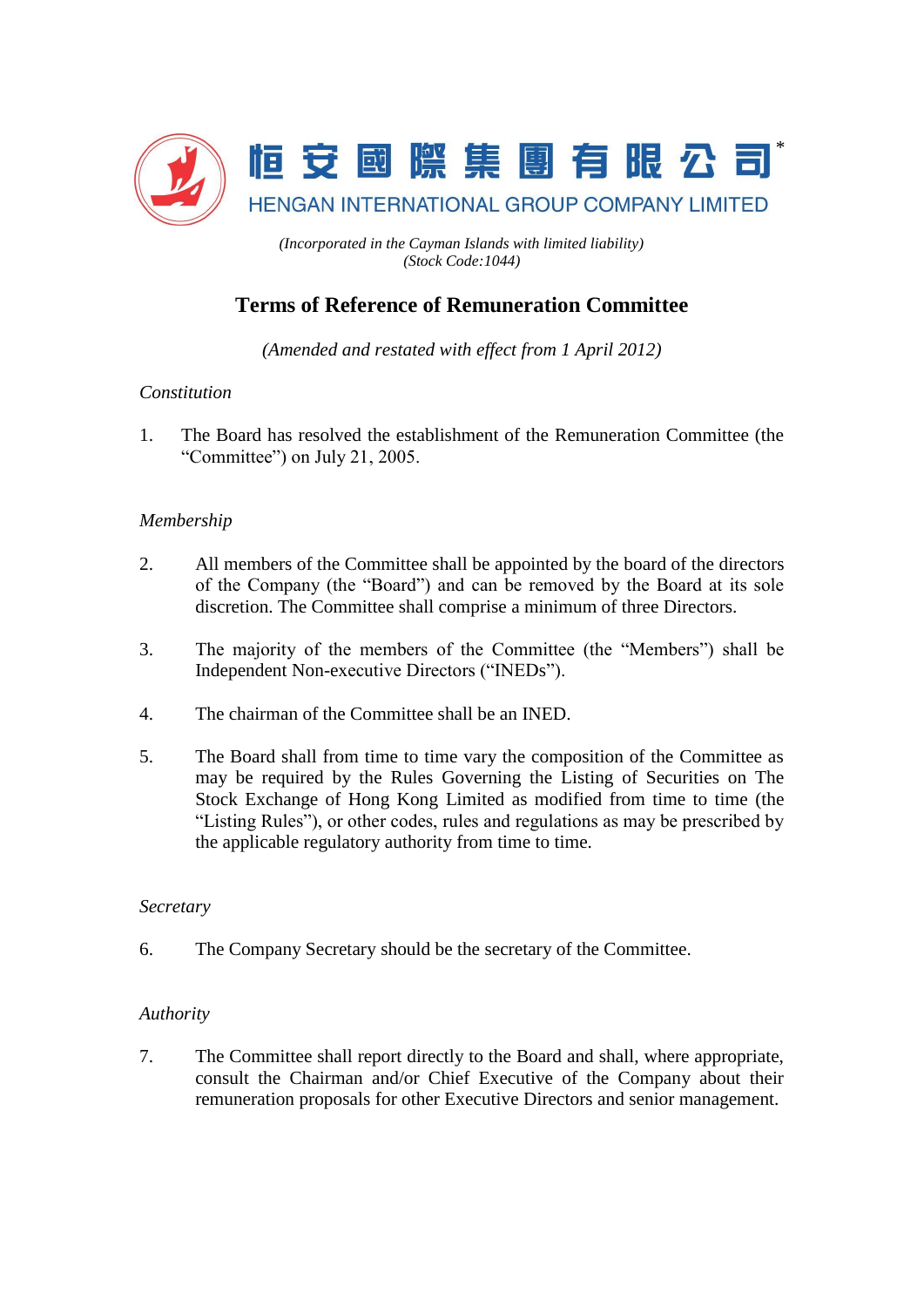- 8. The Committee is authorized to obtain outside external professional advice and to secure the attendance of outsiders with relevant experience and expertise if necessary.
- 9. The Committee shall be provided with sufficient resources to perform its duties.

#### *Duties*

- 10. The duties of the Committee shall be:
- (a) to make recommendations to the Board on the policy and structure of the Company for all Directors' and senior management remuneration and on the establishment of a formal and transparent procedure for developing remuneration policy.
- (b) to review and approve the management's remuneration proposals with reference to the Board's corporate goals and objectives.
- (c) either, to determine, with delegated responsibility, the remuneration packages of individual Executive Directors and senior management, or to make recommendations to the Board on the remuneration packages of individual Executive Directors and senior management. This should include benefits in kind, pension rights and compensation payments, including any compensation payable for loss or termination of their office or appointment.
- (d) to make recommendations to the Board on the remuneration of Non-executive Directors.
- (e) to consider salaries paid by comparable companies, time commitment, responsibilities and employment conditions elsewhere in the group and the market.
- (f) to review and approve compensation payable to Executive Directors and senior management for any loss or termination of office or appointment to ensure that it is consistent with contractual terms and is otherwise fair and not excessive.
- (g) to review and approve compensation arrangements relating to dismissal or removal of Directors for misconduct to ensure that they are consistent with contractual terms and are otherwise reasonable and appropriate.
- (h) to ensure that no Director or any of his associates is involved in determining his own remuneration.